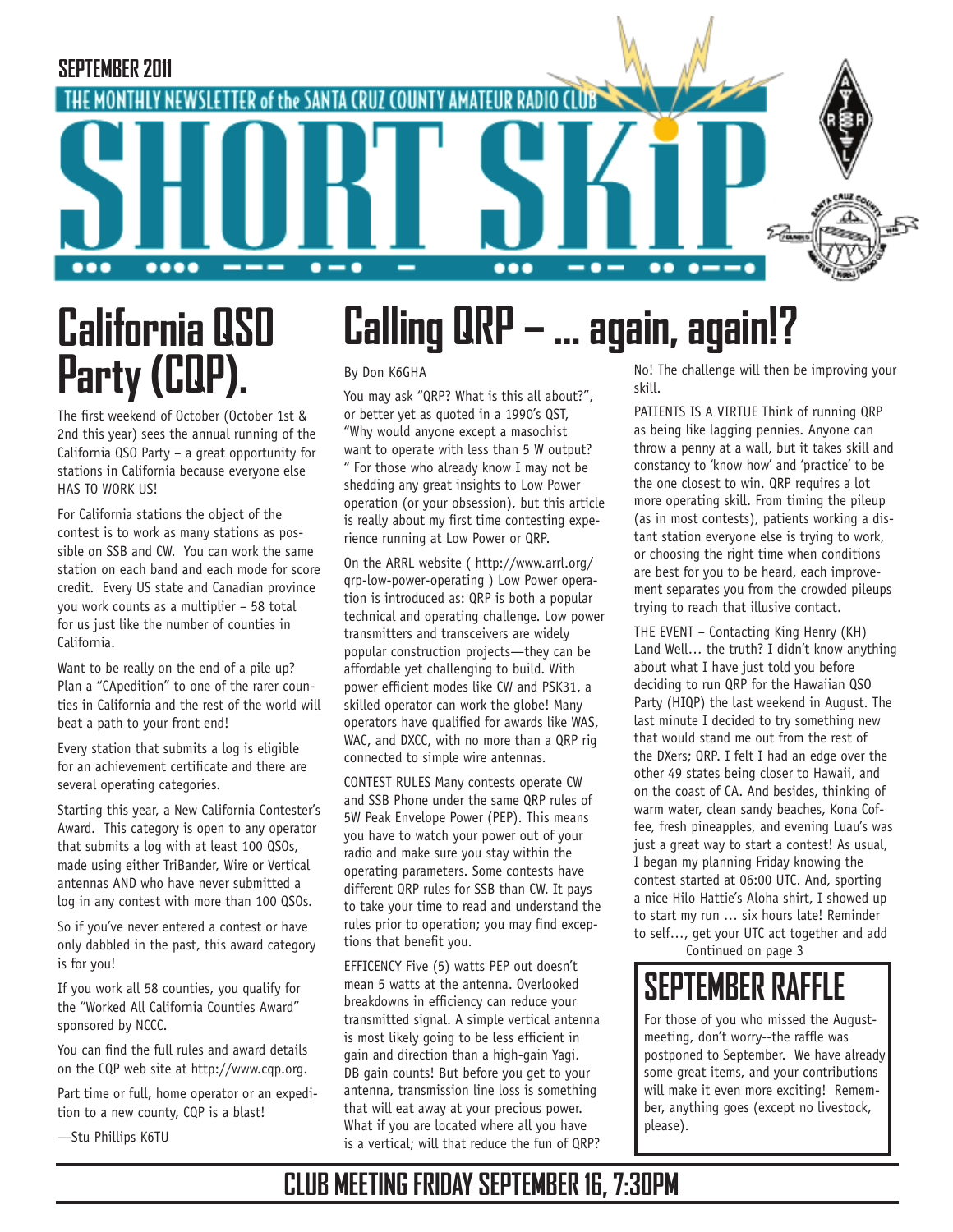# By Art Lee WF6P **HATT**

Last Sunday I had a frightful experience. While sailing and motoring in fog aboard the Cal 34 Misty en route to Moss Landing, we blew the Yanmar diesel engine. The camshaft punched through the engine block. The seven of us on board were unnerved by the loud "bang" as the engine destroyed itself. Five miles at sea in a heavy fog and with no wind was the wrong time to have an emergency. There was no damage to the hull and we didn't sink. We fell back on our sails for locomotion. Gee! A sailboat and we had to sail! When we got back to harbor, it was a bit tricky to maneuver between all the weekend boaters. A Cal 34 under sail is a bit unwieldy in squeaky-tight spaces.

 I received this as a joke, but I suspect that this may have really happened:

Lawrence, Kansas, December 12, 2009

A Kansas farm wife called the local phone company to report her telephone failed to ring when her friends called - and that on the few occasions, when it did ring, her dog always moaned right before the phone rang.

The telephone repairman proceeded to the scene, curious to see this psychic dog or senile lady. He climbed a telephone pole, hooked in his test set, and dialed the subscriber's house.

The phone didn't ring right away, but then the dog moaned and the telephone began to ring.

Climbing down from the pole, the telephone repairman found:

1. The dog was tied to the telephone system's ground wire with a steel chain and collar.

2. The wire connection to the ground rod was loose.

3. The dog was receiving 90 volts of signaling current when the number was called.

4. After a couple of jolts, the dog would start moaning and then urinate.

5. The wet ground would complete the circuit, thus causing the phone to ring.

Which demonstrates that some problems CAN be fixed by pxssing and moaning.

#### **2 SEPTEMBER 2011**

Thinking about the good old days: Many will recall these ham pals. I remember John Sailer being wheelchair bound. He used to do a lot of maritime mobile work. Eddie Pollock (SK) moved up from the Cabrillo College Electronics Department Head to the Computer Science Department. He put in a good word for me and I taught the beginning ham class for about a dozen years. A couple of hams built a nice ham shack so we were able to get the students on the air, even on CW. In the late 1990s, Cabrillo closed the Electronics Department, laid off nearly all the instructors, gutted and transformed the building into a Computer Science Department. Eddy had reconstituted the SCCARC back in the 1960s. They operated from the Math, Science, Engineering (800) Building and the last I knew, the concrete pad for the tower was still visible.

Received this interesting email last week:

Art, your story in Shortskip about Gino Campioni, WA7NUH (ex-WA6ICK) really jogged my memory. I remember going to his home to see his Hallicrafter SX111 receiver. I got one to go with my Hammarlund HX50 transmitter and was very pleased with its performance. A few years ago i attended a hamfest in Bandon where I met a ham from my home area, Jim Welty, formerly NF6Z. His wife was a piano player at Twin Lakes church when I attended there. They live in Florence, Oregon. I used to take John Sailer, K6PZL, in a slowpoke VW van to club meetings. He was a wheelchair ham. Ken Chapman, WA6EMO, would go with us sometime. Once we stopped to pick up Eddie Pollock. His first time to attend K6BJ if I remember correctly. Eddie had just been hired to teach at Cabrillo College. Another ham friend was Arne Hanson, K6JTR. He gave me my novice test. 73, Pat Henry WA6PKM

THIS JUST IN --

#### LOCAL HAM MAKES RECORD-BREAKING

FLIGHT. Early last week ham radio operator and adventurer Ralph Evans, W6ENE, participated in an early morning departure for a circumnavigation of Monterey Bay. Ralph is attempting to break records in two categories: lowest speed and lowest altitude in a Cessna 192. Guinness is presently checking for authentication. At present, we have found no witnesses to substantiate his claim. (See photo.) Ralph was accompanied by his navigator, Carlene. Note: Few knew that in 1937 Ralph tried to stow away as radio operator on Amelia Earhart's ill-fated circumnavigation of the globe. Historians claimed that Amelia didn't know CW. Former Navy TBM turret gunner Ralph said, "I can handle

### **Frank Wyatt N6FW SK**

It is with great sadness that I inform people of the passing of Frank Wyatt, N6FW. He passed away on 24 August, 2011. Frank had a great passion for amateur radio which inspired many, many of those around him to get licensed.

Frank was very active in ARES, as many of you will remember. Frank was San Lorenzo Valley EC during the 90's until 2004. He was a great mentor to many of us as well as being known for his fine contributions to ARES on both sides of the hill. Frank also contributed to the SLVARC for many years including serving on the Club's Board. He will certainly be very much missed by all of his friends.

Please keep Julie, KC6DLE, in your thoughts as she goes through this difficult time.

—73, Brad N6BHT

### **Dick Damon Sr. WA6GSL SK**

Services were held Aug. 26 for Richard E. "Dick" Damon Sr., who died Aug. 20 in Port Angeles, Wash., of complications from pneumonia. He was 89.

Mr. Damon lived in Santa Cruz from 1952 until he retired in 1984. He was raised in Stockton and lived in various cities including Lodi, Port Townsend, Wash., and Sequim, Wash. After studying at Cabrillo College and UC Berkeley, Mr. Damon worked at Prolo Chevrolet in Santa Cruz and taught industrial arts at Soquel High School. He also served in combat areas as deck engineer and engine room machinist in the Merchant Marine from 1943 to 1945.

He enjoyed music, ham radio, photography and computers and was a longtime member and past master of the Masonic Lodge.

—Santa Cruz Sentenial

that." (Don't know why he was bumped from the flight.)

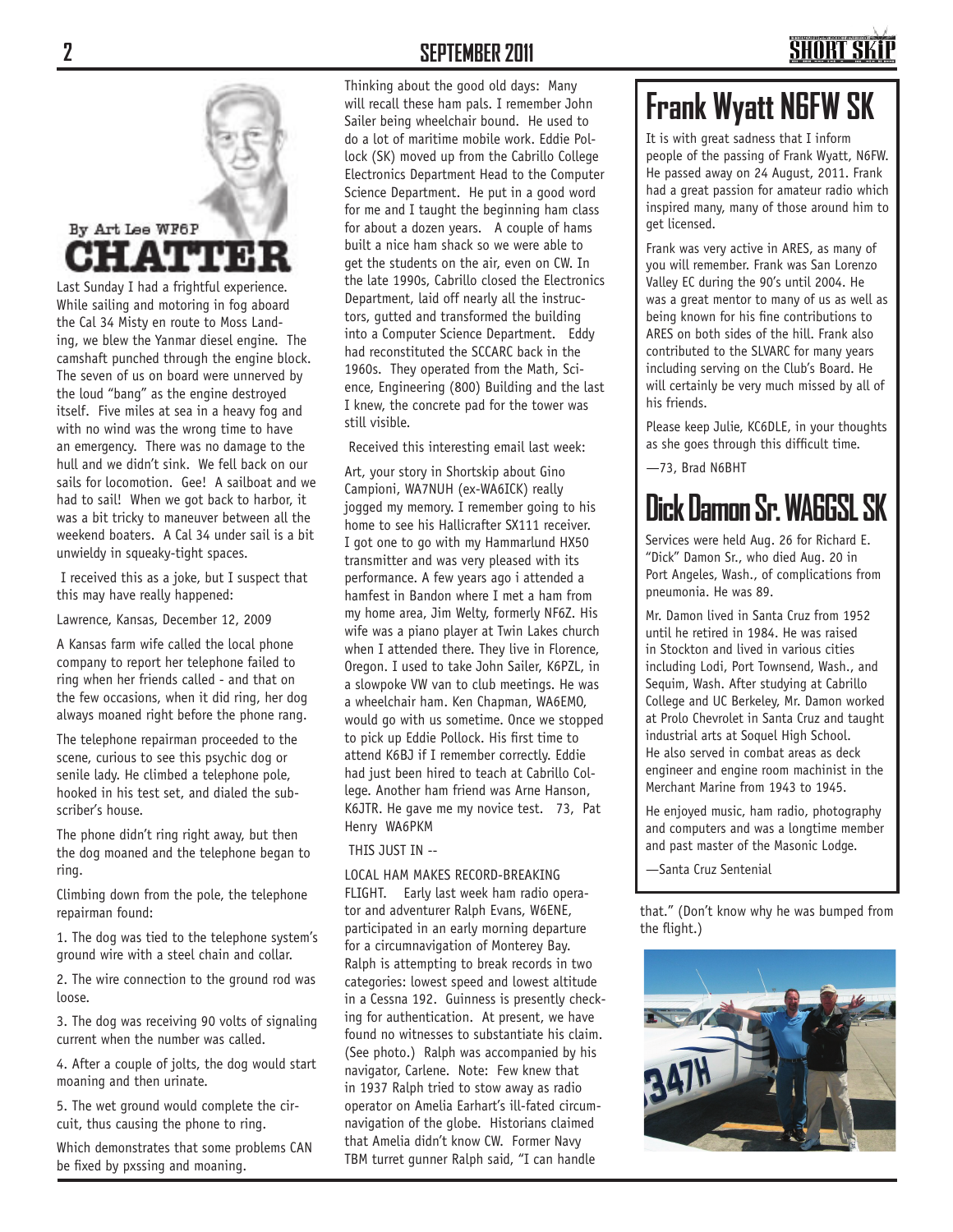### **SHORT SKIP**

### **It's Back to School Time... for Ham Radio, too!**

By Dan Romanchik, KB6NU

As I write this, it's about 85 degrees, and I'm sitting on the patio of a cottage overlooking Elk Lake in northern Michigan. This idyllic spot is about as far away from school as you can get. And yet, in less than a month, kids will be back in school, and if kids are going to be back in school, why not ham radio operators?

The fall is a good time to begin teaching a new group of Technicians. I favor the "Tech in a Day" or "Ham Cram" type of class. This type of class focuses on teaching students the answers to questions on the test rather than the material itself.

There's a lot of controversy about this, and many decry this method of teaching, but I think the best way to learn about ham radio is by actually doing it, and you can't do if you don't have a license. Besides, how much more instruction will students actually get in a more traditional eight-week or ten-week course, maybe 16 hours? Will those 16 hours make that much of a difference?

For the sake of argument, let's say that you've decided to offer a one-day Tech class. Now what? Well, the first thing you have to do is to find a place to teach it. Possible sites include your local public library, a township hall, a community college, perhaps even your church.

Now that you have the place, you need to find some students. Your local emergencymanagement group would be a good place to start. Also, make sure a notice gets published in your amateur radio club's newsletter. Chances are most of the subscribers already have licenses, but they may have friends or relatives who would be interested. Also, make sure the class gets listed in the upcoming events section of local newspapers or magazines.

Once people start signing up, you should suggest that they either purchase a study guide or download my free study guide (www. kb6nu.com/tech-manual). Because I use my study guide when teaching the class, I always advise them to get a copy, but if you'll be using other materials, then your advice may differ.

I counsel the students to read through my study guide a few times and take some online practice tests before coming to class. That will make them familiar with the material, especially areas they may be weak in or have

#### **SEPTEMBER 2011 3**

questions about. By bringing those questions to class, we can address those areas in a little more depth, which will, hopefully, give them the help they need to pass the test.

The class itself is six hours long, running from 9am to 3pm, at which time we give them the test. This is not a lot of time for the amount of material I have to cover, so I move along at a pretty brisk pace. I concentrate on giving them the answers, but with enough context to that it all makes sense.

OK, let's say your class was wildly successful, and you now have a group of newly-minted Techs. What do you do now?

Well, you might consider offering some short sessions on what ham radio operators do-- Ham Radio 101, so to speak. The topics could include how to choose your first radio, the basics of FM repeater and net operation, and building your first antenna (say a 2m ground plane). They'll be more enthusiastic about these classes now that they actually have a license.

It might also be a good idea to schedule a General Class license course for sometime shortly after the Tech class. This will encourage them to upgrade while they are enthusiastic about the hobby.

I hope that this has encouraged you to offer some ham radio courses of your own. If you have any questions, feel free to e-mail me at cwgeek@kb6nu.com or phone me at 734- 930-6564. Good luck, and let me know how your classes turn out.

#### **Calling QRP continued**

another date clock (set to UTC) in your shack! (Oh, what a lid)!

Well after a stumbling start, getting up and running in the contest took me only a few minutes to figure out the only band working was 20M. Conditions change throughout the contest, so when one band falls off, you don't hang around trying to eke out that last contact. Remember you are QRP… LOW POWER. Change frequency and look for better conditions. In fact, when conditions were poor on all bands to Hawaii, I was able to capture some really distant QSOs where I could run at full power outside of the contest. Contacts to places like South Africa, French Polynesia, and the Cook Islands. Why was I able to do that? Because my antenna was already pointing in their direction and their signal was overpowering anything from Hawaii! So I knew the skip would prevent me from making any QRP contacts. I was using the down time in conditions in the HIQP to pick up some

great DX stations I had not logged before.

The contacts to Hawaii were a bit more difficult than I experienced when operating with full power (100w). Your normal full power 2nd or 3rd time (maybe 4-5 or more) of trying to break a pileup, now with QRP becomes a test of will and determination, or just bull headedness. Sometimes 15 to 20 calls to break in aren't enough. I worked one contact (because of rarity) for 30 minutes until the lull in the pileup allowed me to sneak in. Confirmation of my QSO (contact) required multiple iterations of my call sign, signal report and/or state on most contacts. I commend the good ears of the operators at the other end of the signal, most kept with me. I will also respect QRP callers more the next time I am running a frequency. Hint: Say 'QRP' when you send your call. You are more likely to get someone who will help you through bad conditions or a rough contact if they know you are running low power. The highs and lows of any contest are just the same. Capturing an elusive contact, being the first to respond to a call and getting the QSO on the first call, working some great (or strange locations), make each contact a lot of hard earned fun. Running QRP, the contacts are a little sweeter. Around midnight my time, I contacted NH7YK who was looking down on lava flows from around 6-7000 feet on the side of a volcano. Their station was running off a portable generator and a vertical antenna. Tip: Look on the web for Announced Operations for a contest. Those announcements will give you clues on times, frequencies, or special locations for you to listen to get that cool call or location. The Hawaiian Island QSO Party offer up some great contact locations; Military bases, volcanoes, historical parks, and a WWII battle ship are just a few. Oh, and lots of islands! ;-)

RESULTS? Never having had a baseline for operating QRP allowed me a confidence only found in ignorance. Using the previous year's winner of QRP contacts, I set my sights at besting those levels. The good news, after hours of operation I finally did. The bad news…after submitting my log, I won't find out for a while if it was good enough! The best news, I really learned a lot more than I bargained for, and improved my operating skills to boot! But, I know I couldn't have done it without the friendly help of the clubs and people of Hawaii. I had a great time working my first QRP contest, and appreciate the great ears and willingness to 'dig out my signal' by those stations participating. A few stations including KH7T, KH6BB, and KH6QJ allowed me to make multi-band contacts.

Continued next page